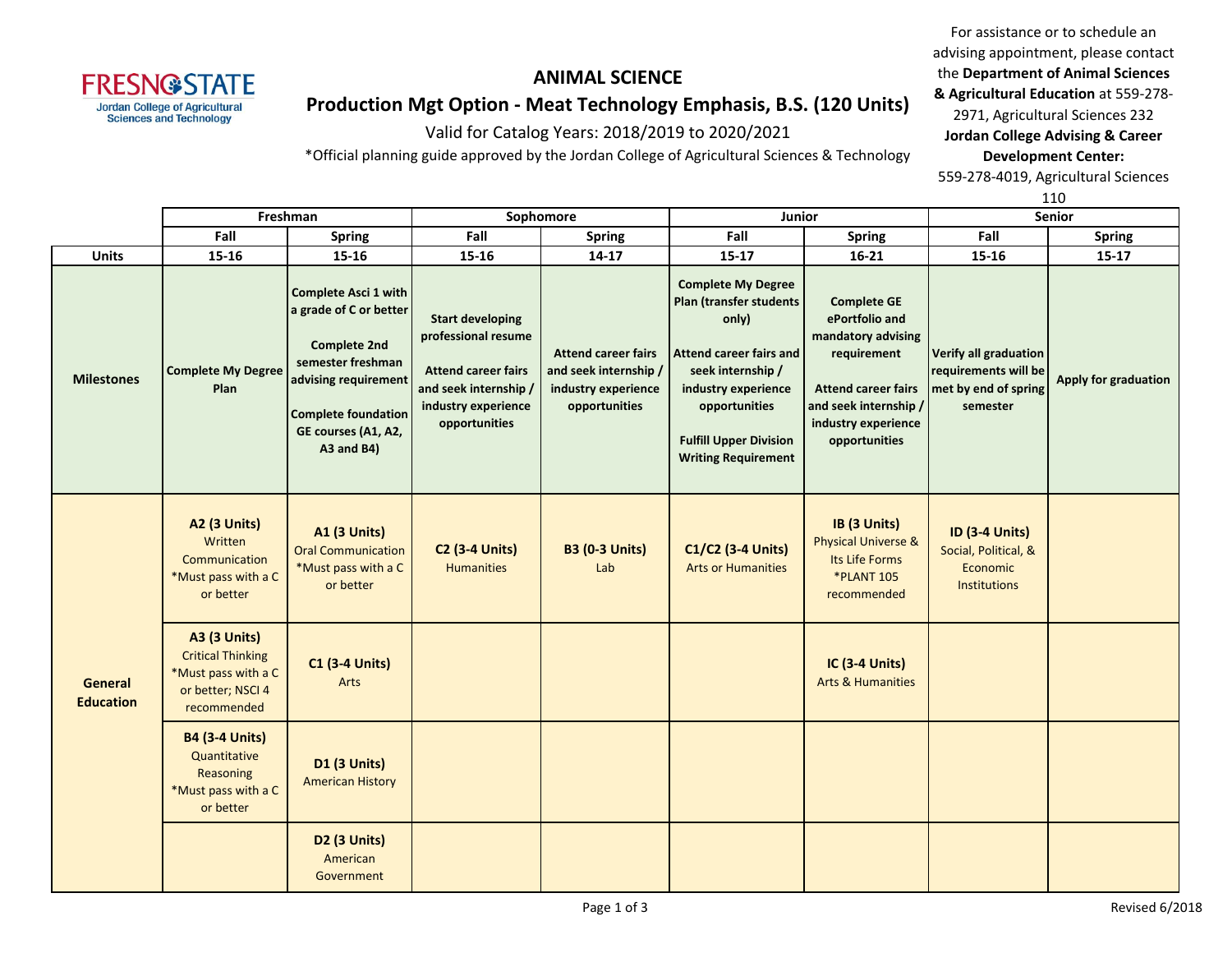**FRESN@STATE Jordan College of Agricultural Sciences and Technology** 

# **Production Mgt Option - Meat Technology Emphasis, B.S. (120 Units)**

Valid for Catalog Years: 2018/2019 to 2020/2021

\*Official planning guide approved by the Jordan College of Agricultural Sciences & Technology

For assistance or to schedule an advising appointment, please contact the **Department of Animal Sciences & Agricultural Education** at 559-278- 2971, Agricultural Sciences 232 **Jordan College Advising & Career** 

**Development Center:**

559-278-4019, Agricultural Sciences

110

|              | Freshman                                                                                                      |                                                                                     | Sophomore                                                                                               |                                                                                                                                                                                                                  | <b>Junior</b>                                                                                             |                                                             | <b>Senior</b>                        |                                                                                                                                                                                    |
|--------------|---------------------------------------------------------------------------------------------------------------|-------------------------------------------------------------------------------------|---------------------------------------------------------------------------------------------------------|------------------------------------------------------------------------------------------------------------------------------------------------------------------------------------------------------------------|-----------------------------------------------------------------------------------------------------------|-------------------------------------------------------------|--------------------------------------|------------------------------------------------------------------------------------------------------------------------------------------------------------------------------------|
|              | Fall                                                                                                          | <b>Spring</b>                                                                       | Fall                                                                                                    | <b>Spring</b>                                                                                                                                                                                                    | Fall                                                                                                      | <b>Spring</b>                                               | Fall                                 | <b>Spring</b>                                                                                                                                                                      |
| <b>Units</b> | 15-16                                                                                                         | $15 - 16$                                                                           | 15-16                                                                                                   | $14 - 17$                                                                                                                                                                                                        | $15 - 17$                                                                                                 | $16 - 21$                                                   | $15 - 16$                            | $15 - 17$                                                                                                                                                                          |
| <b>Major</b> | <b>GE Area E</b><br><b>ASCI 67</b><br>(3 Units)<br>Lifelong<br><b>Understanding &amp; Self</b><br>Development | <b>ASCI 11</b><br>(3 Units)<br>[Pre-Req: ASCI 1 (may)<br>be taken<br>concurrently)] | <b>GE Area B2</b><br><b>BIOL 10 or 12</b><br>(3 Units)<br>Life Sciences                                 | <b>GE Area B1</b><br><b>CHEM 3A (4 Units)</b><br><b>Physical Sciences</b><br>[Pre-Req: GE B4 (may<br>be taken<br>concurrently); high<br>school chemistry<br>recommended]<br>*No credit if taken<br>after CHEM 1A | ASCI 121, 131, 151,<br>161 or 191<br>(3 Units)<br>*See course catalog for<br>prerequisite<br>requirements | <b>ASCI 135</b><br>(3 Units)<br>[Pre-Req: ASCI 35]          | <b>ASCI 155</b><br>(3 Units)         | <b>ASCI 101</b><br>(3 Units)<br>[Pre-Req: ASCI 1]                                                                                                                                  |
|              | ASCI <sub>1</sub><br>$(3$ Units)                                                                              |                                                                                     | <b>GE Area D3</b><br>AGBS 1<br>$(3$ Units)<br>Social Science                                            | ASCI 21, 31, 41,<br>51,61 or 91<br>(3 Units)<br>*See course catalog<br>for prerequisite<br>requirements                                                                                                          | <b>ASCI 125</b><br>(3 Units)<br>[Pre-Req: ASCI 1]                                                         | <b>ASCI 145</b><br>(4 Units)<br>[Pre-Req: BIOL 10 or<br>12] | <b>ASCI 175</b><br>(3 Units)         | <b>ASCI 172</b><br>(3 Units)                                                                                                                                                       |
|              |                                                                                                               |                                                                                     | ASCI 21, 31, 41,<br>51,61 or 91<br>(3 Units)<br>*See course catalog<br>for prerequisite<br>requirements | <b>ASCI 71</b><br>(3 Units)<br>[Pre-Req: ASCI 1 (may<br>be taken<br>concurrently)]                                                                                                                               | ASCI 180, 181, 182,<br>183, 190, or 194,<br>(3 Units)<br>prerequisite<br>requirements                     | <b>CHEM 8</b><br>(3 Units)<br>3A                            | <b>ASCI 165</b><br>(3 Units)<br>120] | ASCI 180, 181, 182,<br>190, or 194<br>(3 Units)<br>*See course catalog for   [Pre-Req: CHEM 1B or   [Pre-Req: BIOL 20 or   *See course catalog for<br>prerequisite<br>requirements |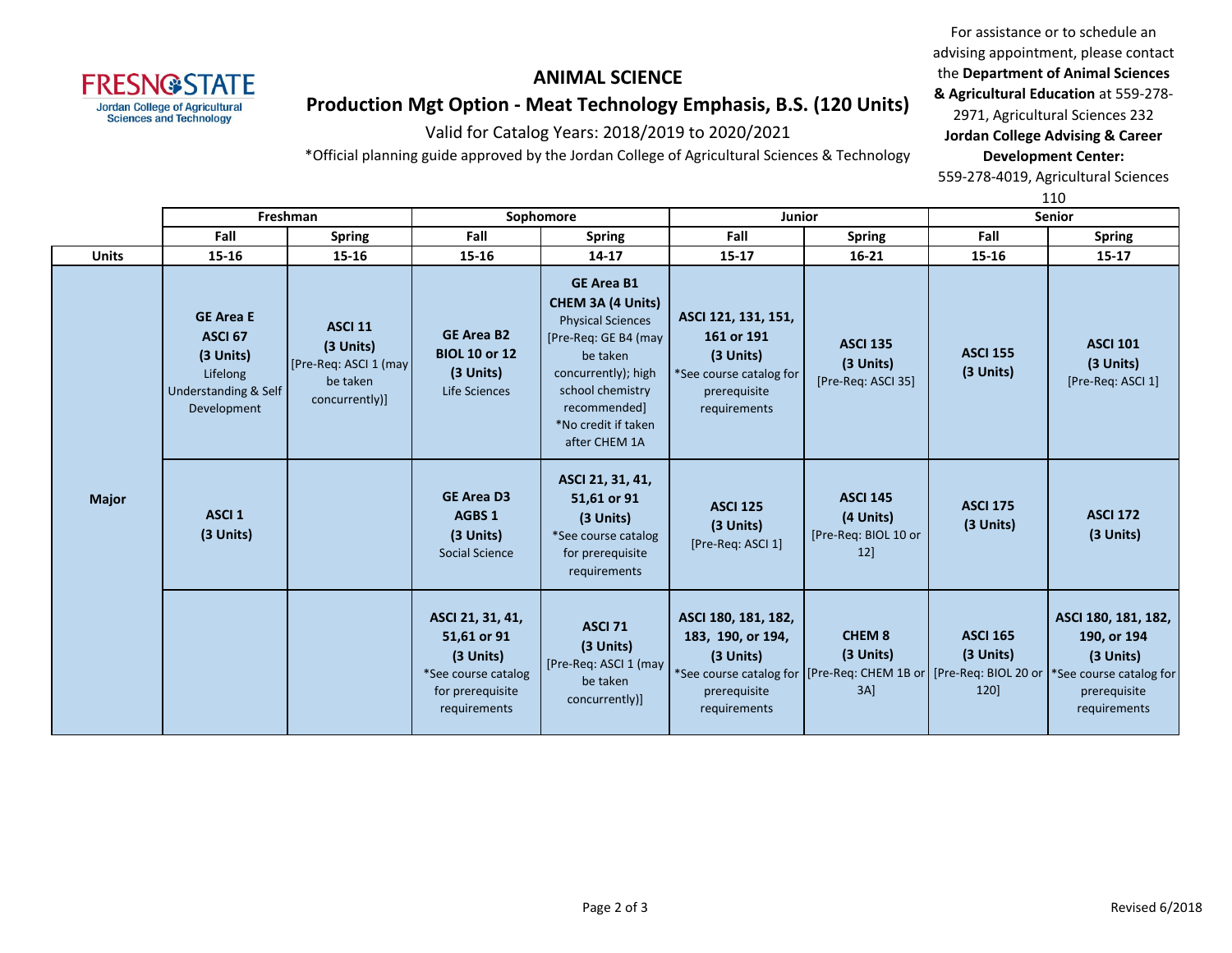**FRESN@STATE Jordan College of Agricultural Sciences and Technology** 

# **Production Mgt Option - Meat Technology Emphasis, B.S. (120 Units)**

Valid for Catalog Years: 2018/2019 to 2020/2021

\*Official planning guide approved by the Jordan College of Agricultural Sciences & Technology

For assistance or to schedule an advising appointment, please contact the **Department of Animal Sciences & Agricultural Education** at 559-278- 2971, Agricultural Sciences 232 **Jordan College Advising & Career** 

**Development Center:** 559-278-4019, Agricultural Sciences

110

|                                                        |          |               |                                                                                        |                                                                                                                                                                                                                           |                                                                                                |                                                                                                                         |                                                             | ᆠᅶᅛ                                                                                                                                       |
|--------------------------------------------------------|----------|---------------|----------------------------------------------------------------------------------------|---------------------------------------------------------------------------------------------------------------------------------------------------------------------------------------------------------------------------|------------------------------------------------------------------------------------------------|-------------------------------------------------------------------------------------------------------------------------|-------------------------------------------------------------|-------------------------------------------------------------------------------------------------------------------------------------------|
|                                                        | Freshman |               | Sophomore                                                                              |                                                                                                                                                                                                                           | Junior                                                                                         |                                                                                                                         | <b>Senior</b>                                               |                                                                                                                                           |
|                                                        | Fall     | <b>Spring</b> | Fall                                                                                   | <b>Spring</b>                                                                                                                                                                                                             | Fall                                                                                           | Spring                                                                                                                  | Fall                                                        | <b>Spring</b>                                                                                                                             |
| <b>Units</b>                                           | 15-16    | 15-16         | 15-16                                                                                  | $14 - 17$                                                                                                                                                                                                                 | $15 - 17$                                                                                      | $16 - 21$                                                                                                               | 15-16                                                       | 15-17                                                                                                                                     |
| <b>Major</b>                                           |          |               | ASCI <sub>35</sub><br>(3 Units)<br>[Pre-Req: ASCI 1 (may<br>be taken<br>concurrently)] | <b>BIOL 20 (4 Units)</b><br>[Pre-Req: CHEM 1A or<br>3AI<br>*Not open to students<br>with credit in BIOL 120<br>OR<br><b>BIOL 120 (4 Units)</b><br>[Pre-Req: BIOL 1A &<br>1B; CHEM 8 or 128A;<br>or BIOL 11 & CHEM<br>150] | <b>FSC 125</b><br>(4 Units)<br>[Pre-Req: FSC 41, 178;<br>BIOL 20; or instructor<br>permission] |                                                                                                                         | <b>ASCI 171</b><br>(3 Units)<br>[Pre-Req: ASCI 11 or<br>71] | <b>ASCI 186</b><br>$(1$ Unit $)$<br>[Pre-Req: Senior<br>standing or instructor<br>permission;<br>12 upper division units<br>in the major] |
| <b>Additional</b><br>Graduation<br><b>Requirements</b> |          |               |                                                                                        |                                                                                                                                                                                                                           |                                                                                                | <b>UDWS (0-4 Units)</b><br>*Upper Division<br><b>Writing Exam</b><br>OR "W" Course (must<br>pass with a C or<br>better) |                                                             | MI<br>(3 Units)<br>Multicultural/<br>International<br><b>Elective</b>                                                                     |

#### **FOOTNOTES:**

**Prerequisites/Corequisites:** Other restrictions may apply. Please see your course catalog for detailed prerequisite/corequisite requirements.

**Grade Requirements:** CR/NC grading is not permitted for courses included in the major unless the courses have been designated CR/NC grading only.

**Electives (3 units):** Students must earn a minimum of 120 units total to graduate. The number of required elective units may vary, depending on the amount of units earned from major and GE courses. **Upper Division Writing Skills requirement (UDWS):** All undergraduate students must demonstrate competency in writing skills by passing the Upper Division Writing Exam (UDWE) or by obtaining a C or better in an approved upper division writing course, identified by the letter "W."

Substitutions: If substitutions/exceptions/waivers are made for any major courses that also meet GE and/or the Multicultural/International graduation requirement, the student is responsible for completing additional courses to satisfy the respective areas (GE and/or MI). This also includes the upperdivision writing requirement.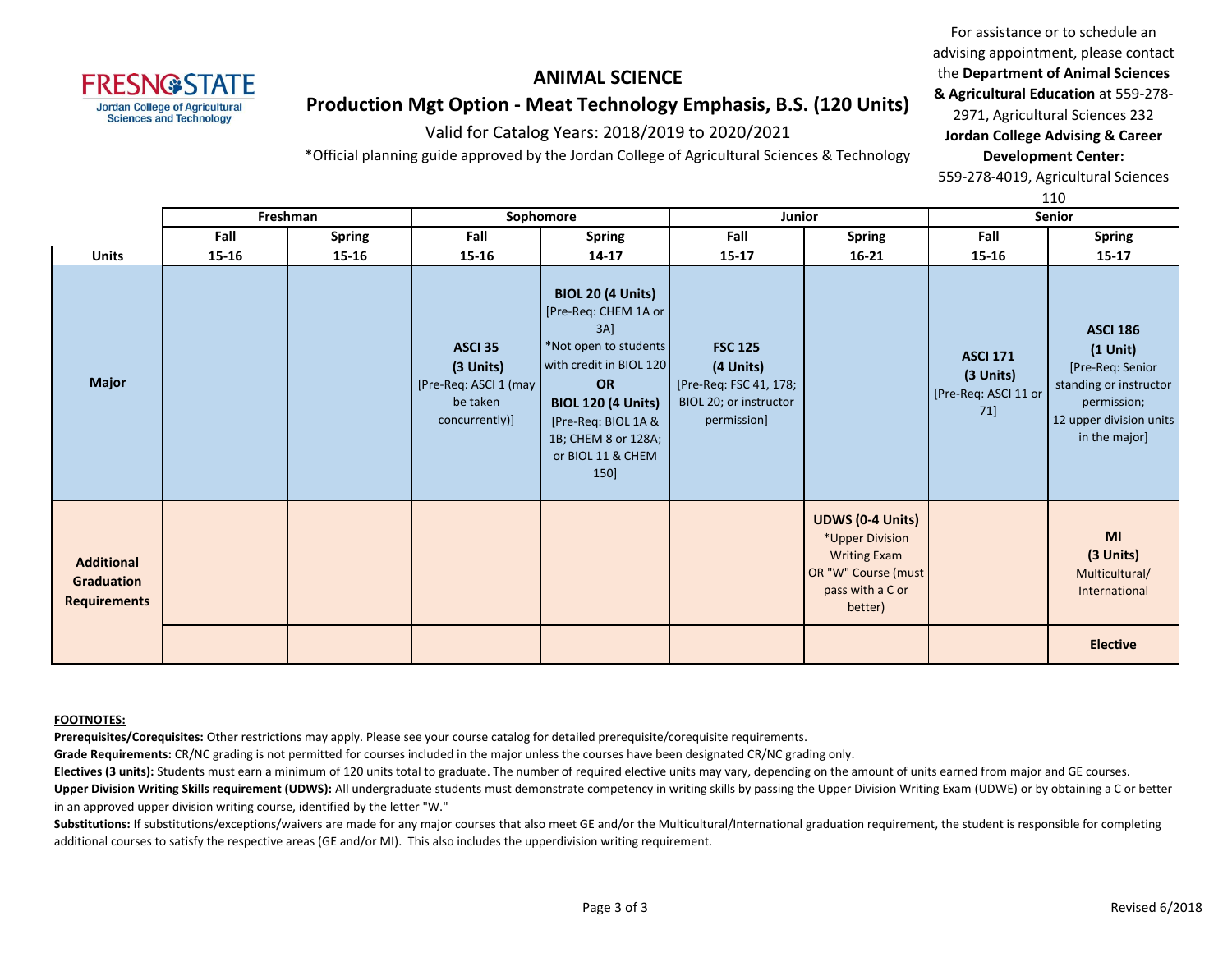

**Production Mgt Option - Meat Technology Emphasis, B.S. (120 Units)**

Valid for Catalog Years: 2013/2014 to 2017/2018

\*Official planning guide approved by the Jordan College of Agricultural Sciences & Technology

For assistance or to schedule an advising appointment, please contact the **Department of Animal Sciences & Agricultural Education** at 559-278- 2971, Agricultural Sciences 232 **Jordan College Advising & Career Development Center:**

559-278-4019, Agricultural Sciences

110

|                             | Freshman                                                                                                   |                                                                                      | Sophomore                                                               |                                                                                                                                                                                                           | Junior                                                                                             |                                                                                                      | <b>Senior</b>                                                             |                                                 |
|-----------------------------|------------------------------------------------------------------------------------------------------------|--------------------------------------------------------------------------------------|-------------------------------------------------------------------------|-----------------------------------------------------------------------------------------------------------------------------------------------------------------------------------------------------------|----------------------------------------------------------------------------------------------------|------------------------------------------------------------------------------------------------------|---------------------------------------------------------------------------|-------------------------------------------------|
|                             | Fall                                                                                                       | <b>Spring</b>                                                                        | Fall                                                                    | Spring                                                                                                                                                                                                    | Fall                                                                                               | <b>Spring</b>                                                                                        | Fall                                                                      | <b>Spring</b>                                   |
| <b>Units</b>                | 15-16                                                                                                      | 15-16                                                                                | $15 - 16$                                                               | $14 - 17$                                                                                                                                                                                                 | $15 - 17$                                                                                          | $16 - 21$                                                                                            | $15 - 16$                                                                 | $15 - 17$                                       |
| General<br><b>Education</b> | <b>A2 (3 Units)</b><br>Written<br>Communication<br>*Must pass with a C<br>or better                        | <b>A1 (3 Units)</b><br><b>Oral Communication</b><br>*Must pass with a C<br>or better | <b>C2 (3-4 Units)</b><br><b>Humanities</b>                              | <b>B3 (0-3 Units)</b><br>Lab                                                                                                                                                                              | C1/C2 (3-4 Units)<br><b>Arts or Humanities</b>                                                     | IB (3 Units)<br><b>Physical Universe &amp;</b><br>Its Life Forms<br><b>*PLANT 105</b><br>recommended | <b>ID (3-4 Units)</b><br>Social, Political, &<br>Economic<br>Institutions | MI (3 Units)<br>Multicultural/Internation<br>al |
|                             | <b>A3 (3 Units)</b><br><b>Critical Thinking</b><br>*Must pass with a C<br>or better; NSCI 4<br>recommended | <b>C1 (3-4 Units)</b><br>Arts                                                        |                                                                         |                                                                                                                                                                                                           |                                                                                                    | <b>IC (3-4 Units)</b><br><b>Arts &amp; Humanities</b>                                                |                                                                           |                                                 |
|                             | <b>B4 (3-4 Units)</b><br>Quantitative<br>Reasoning<br>*Must pass with a C<br>or better                     | <b>D1 (3 Units)</b><br><b>American History</b>                                       |                                                                         |                                                                                                                                                                                                           |                                                                                                    |                                                                                                      |                                                                           |                                                 |
|                             |                                                                                                            | D <sub>2</sub> (3 Units)<br>American<br>Government                                   |                                                                         |                                                                                                                                                                                                           |                                                                                                    |                                                                                                      |                                                                           |                                                 |
| <b>Major</b>                | <b>GE Area E</b><br><b>ASCI 67 (3 Units)</b><br>Lifelong<br>Understanding & Self<br>Development            | <b>ASCI 11 (3 Units)</b><br>[Pre-Req: ASCI 1 (may<br>be taken<br>concurrently)]      | <b>GE Area B2</b><br><b>BIOL 10 or 12</b><br>(3 Units)<br>Life Sciences | <b>GE Area B1</b><br>CHEM 3A (4 Units)<br><b>Physical Sciences</b><br>[Pre-Req: GE B4 (may<br>be taken<br>concurrently); high<br>school chemistry<br>recommended]<br>*No credit if taken<br>after CHEM 1A | ASCI 121, 131, 151, or<br>161 (3 Units)<br>*See course catalog for<br>prerequisite<br>requirements | <b>ASCI 135 (3 Units)</b><br>[Pre-Req: ASCI 35]                                                      | <b>ASCI 155 (3)</b><br>Units)                                             | <b>ASCI 101 (3 Units)</b><br>[Pre-Req: ASCI 1]  |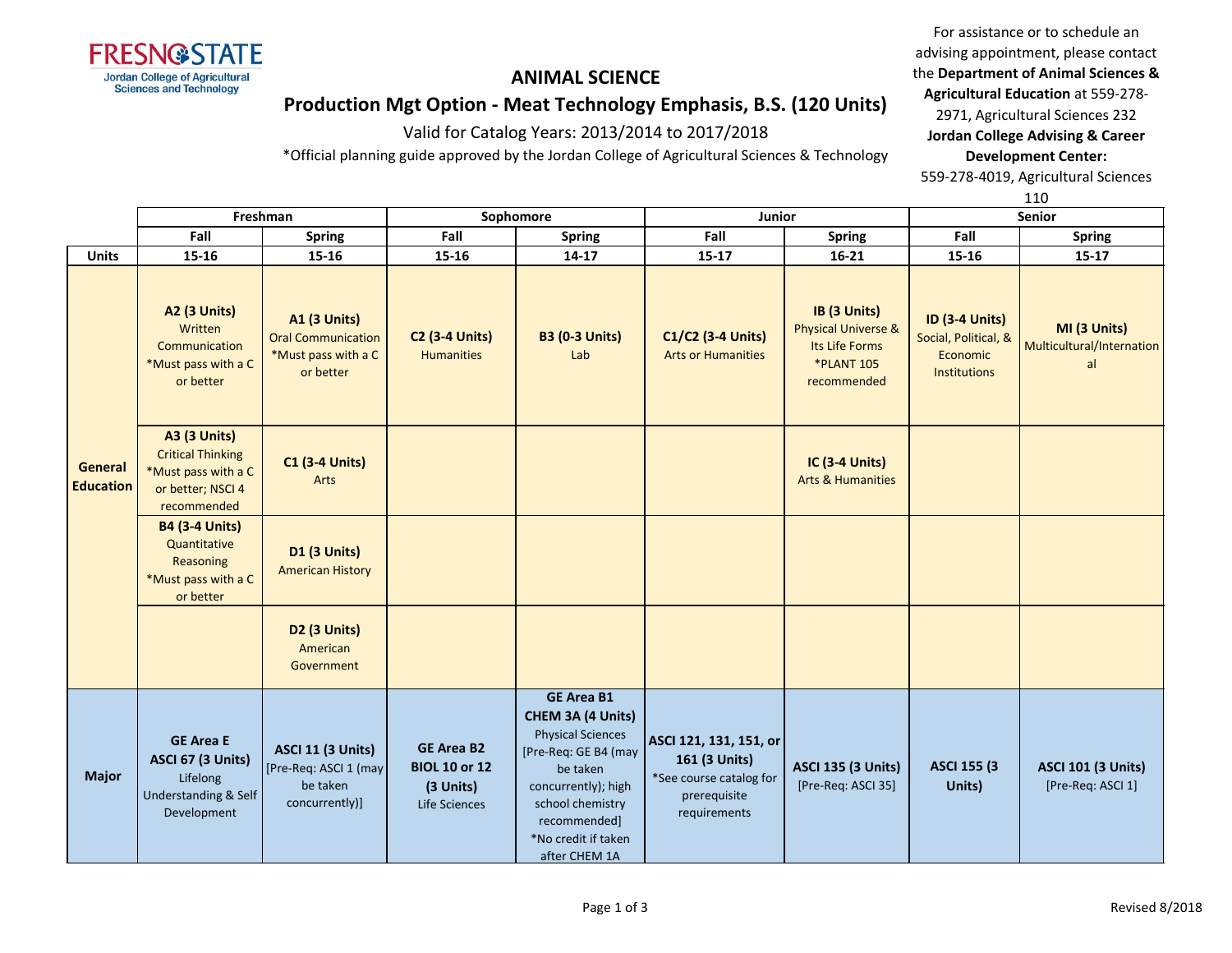

advising appointment, please contact the **Department of Animal Sciences & Agricultural Education** at 559-278- 2971, Agricultural Sciences 232 **Jordan College Advising & Career** 

For assistance or to schedule an

## **Production Mgt Option - Meat Technology Emphasis, B.S. (120 Units)**

Valid for Catalog Years: 2013/2014 to 2017/2018

\*Official planning guide approved by the Jordan College of Agricultural Sciences & Technology

**Development Center:** 559-278-4019, Agricultural Sciences

110

|                  | Freshman         |               | Sophomore                                                                                            |                                                                                                                                                                                                                                 | Junior                                                                                                              |                                                                                                                         | Senior                                                        |                                                                                                                                |  |
|------------------|------------------|---------------|------------------------------------------------------------------------------------------------------|---------------------------------------------------------------------------------------------------------------------------------------------------------------------------------------------------------------------------------|---------------------------------------------------------------------------------------------------------------------|-------------------------------------------------------------------------------------------------------------------------|---------------------------------------------------------------|--------------------------------------------------------------------------------------------------------------------------------|--|
|                  | Fall             | <b>Spring</b> | Fall                                                                                                 | <b>Spring</b>                                                                                                                                                                                                                   | Fall                                                                                                                | <b>Spring</b>                                                                                                           | Fall                                                          | <b>Spring</b>                                                                                                                  |  |
| <b>Units</b>     | 15-16            | 15-16         | 15-16                                                                                                | $14 - 17$                                                                                                                                                                                                                       | $15 - 17$                                                                                                           | $16 - 21$                                                                                                               | 15-16                                                         | $15 - 17$                                                                                                                      |  |
| <b>Major</b>     | ASCI 1 (3 Units) |               | <b>GE Area D3</b><br>AGBS 1 (3 Units)<br><b>Social Science</b>                                       | ASCI 21, 31, 41,<br>51,61 or 91 (3 Units)<br>*See course catalog<br>for prerequisite<br>requirements                                                                                                                            | <b>ASCI 125 (3 Units)</b><br>[Pre-Req: ASCI 1]                                                                      | <b>ASCI 145 (4 Units)</b><br>[Pre-Req: BIOL 10 or<br>12]                                                                | <b>ASCI 162 (3)</b><br>Units)<br>[Pre-Req: ASCI 61<br>or 71]  | <b>ASCI 172 (3 Units)</b>                                                                                                      |  |
|                  |                  |               | ASCI 21, 31, 41,<br>51,61 or 91 (3 Units)<br>*See course catalog<br>for prerequisite<br>requirements | <b>ASCI 71 (3 Units)</b><br>[Pre-Req: ASCI 1 (may<br>be taken<br>concurrently)]                                                                                                                                                 | ASCI 180, 181, 182,<br>190, 194, or 196<br>$(2-3$ Units)<br>*See course catalog for<br>prerequisite<br>requirements | CHEM 8 (3 Units)<br>[Pre-Req: CHEM 1B or<br>$3A$ ]                                                                      | <b>ASCI 165 (3)</b><br>Units)<br>[Pre-Req: BIOL 20<br>or 120] | ASCI 180, 181, 182,<br>190, 194, or 196 (2-3)<br>Units)<br>*See course catalog for<br>prerequisite<br>requirements             |  |
|                  |                  |               | <b>ASCI 35 (3 Units)</b><br>[Pre-Req: ASCI 1 (may<br>be taken<br>concurrently)]                      | <b>BIOL 20 (4 Units)</b><br>[Pre-Req: CHEM 1A or<br>3AI<br>*Not open to students<br>with credit in BIOL 120<br><b>OR</b><br><b>BIOL 120 (4 Units)</b><br>[Pre-Req: BIOL 1A &<br>1B; CHEM 8 or 128A;<br>or BIOL 11 & CHEM<br>150 | <b>FSC 125 (4 Units)</b><br>[Pre-Req: FSC 41, 178;<br>BIOL 20; or instructor<br>permission]                         |                                                                                                                         | <b>ASCI 171 (3)</b><br>Units)<br>[Pre-Req: ASCI 11<br>or 71]  | <b>ASCI 186 (1 Unit)</b><br>[Pre-Req: Senior standing<br>or instructor permission;<br>12 upper division units in<br>the major] |  |
| <b>Electives</b> |                  |               |                                                                                                      |                                                                                                                                                                                                                                 |                                                                                                                     | <b>UDWS (0-4 Units)</b><br>*Upper Division<br><b>Writing Exam</b><br>OR "W" Course (must<br>pass with a C or<br>better) |                                                               | <b>Elective</b>                                                                                                                |  |